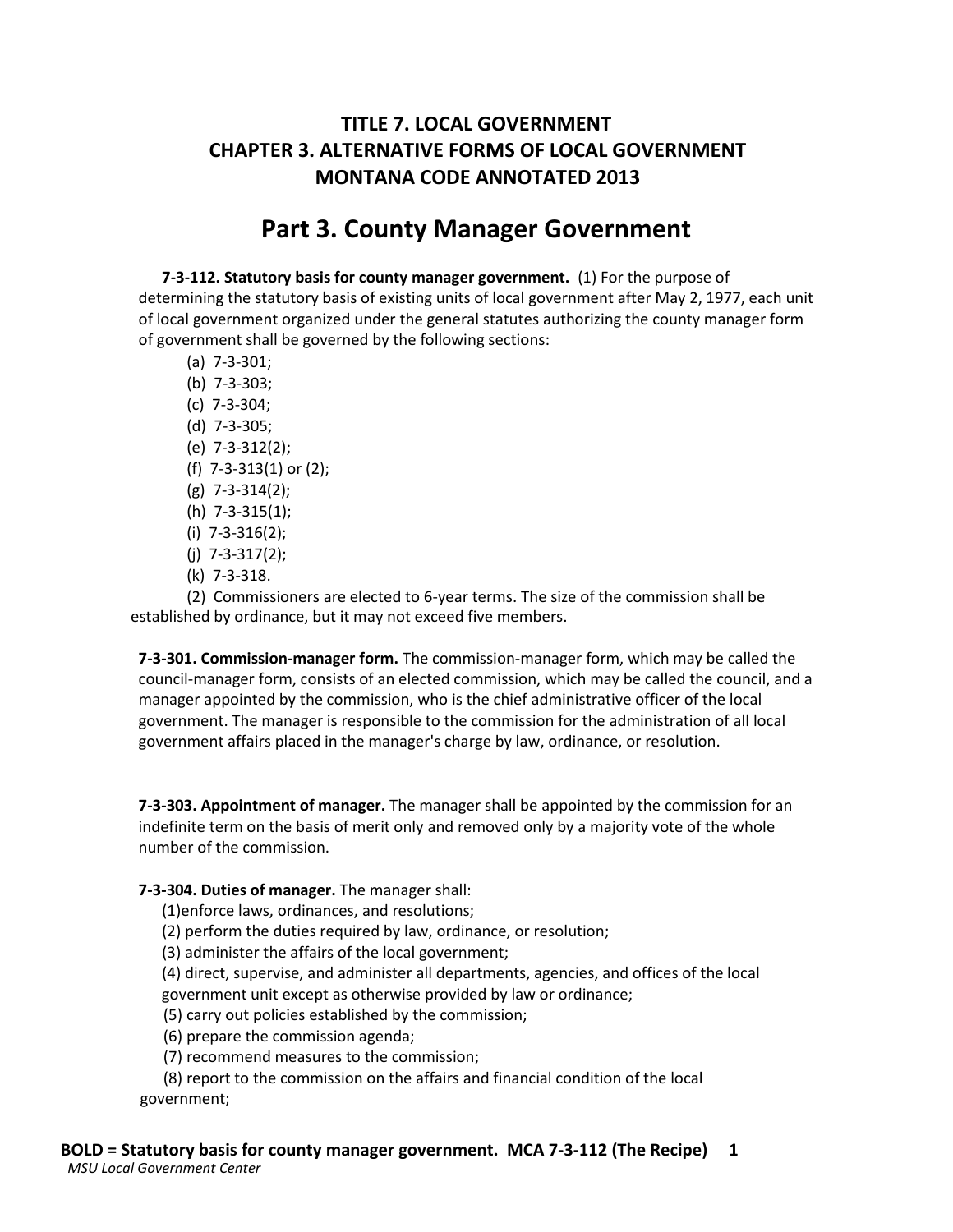(9) execute bonds, notes, contracts, and written obligations of the commission, subject to the approval of the commission;

(10) report to the commission as the commission may require;

(11) attend commission meetings and may take part in the discussion but may not vote;

(12) prepare and present the budget to the commission for its approval and execute the budget adopted by the commission;

(13) appoint, suspend, and remove all employees of the local government except as otherwise provided by law or ordinance;

(14) appoint members of temporary advisory committees established by the manager.

## **7-3-305. Employees of commission-manager government.**

(1) Employees appointed by the manager and the manager's subordinates must be administratively responsible to the manager.

(2) Neither the commission nor any of its members may dictate the appointment or removal of any employee whom the manager or any of the manager's subordinates are empowered to appoint.

(3) Except for the purpose of inquiry or investigation under this title, the commission or its members shall deal with the local government employees who are subject to the direction and supervision of the manager solely through the manager, and neither the commission nor its members may give orders to the employee, either publicly or privately.

**7-3-312. Appointment to boards.** All members of boards, other than temporary advisory committees established by the manager, must be appointed by:

(1) the presiding officer with the consent of the commission;

**(2) the manager with the consent of the commission; or** 

(3) the commission.

**7-3-313. Selection of commission members.** The commission shall be:

**(1) elected at large;**

**(2) elected by districts in which candidates must reside and which are apportioned by population;**

(3) elected at large and nominated by a plan of nomination that may not preclude the possibility of the majority of the electors nominating candidates for the majority of the

seats on the commission from persons residing in the district or districts where the majority of the electors reside; or

(4) elected by any combination of districts, in which candidates must reside and which are apportioned by population, and at large.

**7-3-314. Type of election.** Local government elections shall be conducted on a:

(1) partisan basis; or

**(2) nonpartisan basis.**

**7-3-315. Presiding officer of commission.** The presiding officer of the commission must be: **(1) elected by the members of the commission from their own number for a term established by ordinance;**

(2) elected by the qualified electors for a term of office; or

(3) selected as provided by ordinance.